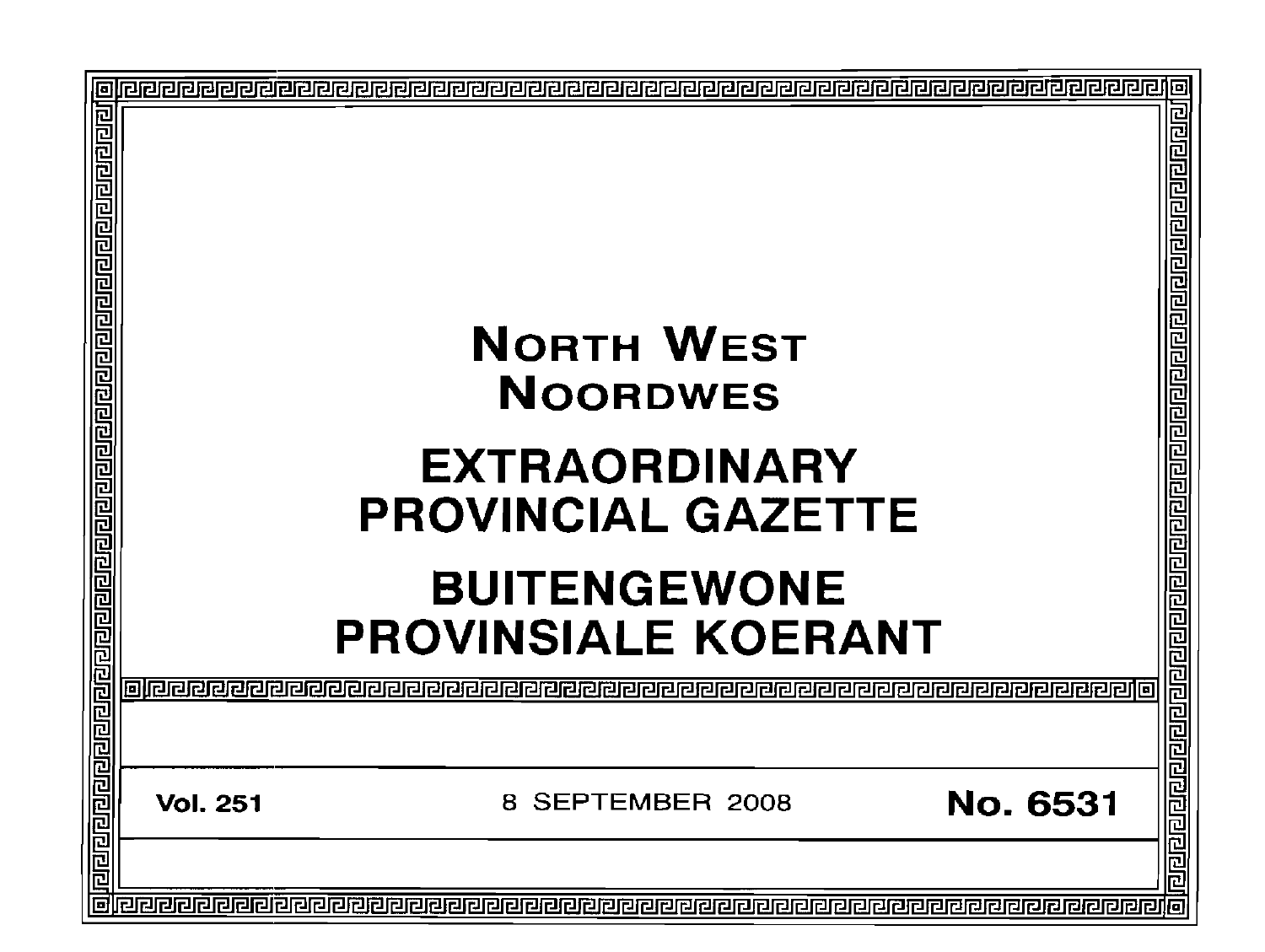# **CONTENTS -INHOUD**

| No. |                                                                                                               | Paœ<br>No. | Gazette<br>No. |
|-----|---------------------------------------------------------------------------------------------------------------|------------|----------------|
|     | <b>LOCAL AUTHORITY NOTICES</b>                                                                                |            |                |
| 383 | Town-planning and Townships Ordinance (15/1986): Local Municipality of Madibeng: Declaration as approved town |            | 6531           |

5

6531

384 do.: Amendment Scheme 286 .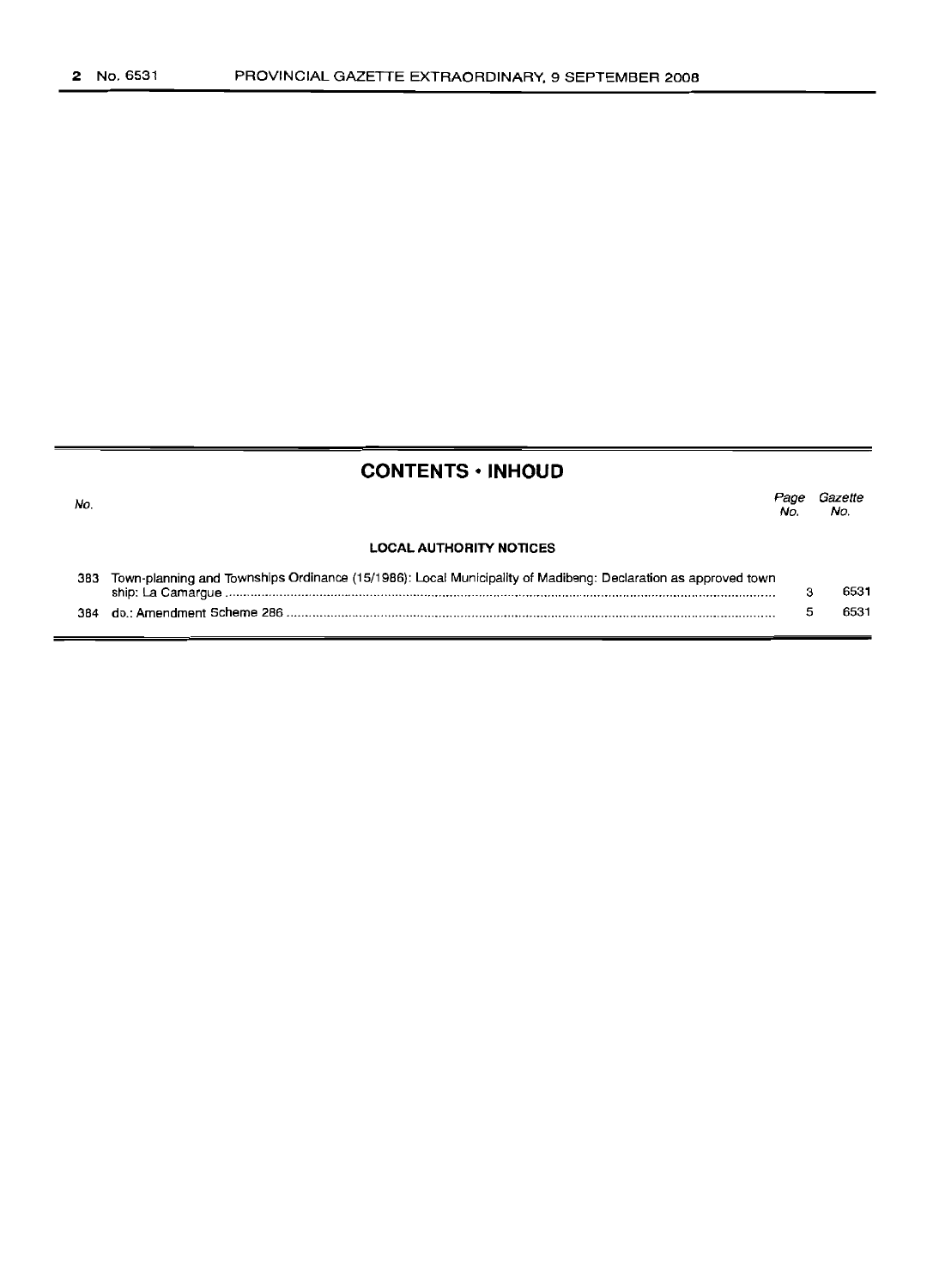# **LOCAL AUTHORITY NOTICES**

# **LOCAL AUTHORITY NOTICE 383**

# LOCAL MUNICIPALITY OF MADIBENG DECLARATION AS APPROVED TOWNSHIP

In terms of Section 103 of the Town Planning and Townships Ordinance, 1986 (Ordinance 15 of 1986), the Local Municipality of Madibeng hereby declares La Camargue to be an approved township subject to the conditions set out in the schedule hereto.

# **SCHEDULE**

STATEMENT OF THE CONDITIONS UNDER WHICH THE APPLICATION MADE BY ROBOW INVESTMENTS 115 (PROPRIETARY) LIMITED (HEREINAFTER REFERRED TO AS THE TOWNSHIP OWNER) UNIDER THE PROVISIONS OF CHAPTER 3 OF THE TOWN PLANNING AND TOWNSHIPS ORDINANCE, 1986 (ORDINANCE 15 OF 1986), FOR PERMISSION TO ESTABLISH A TOWNSHIP ON PORTION 437 (A PORTION OF PORTION 62) OF THE FARM RIETFONTEIN 485-JQ, HAS BEEN GRANTED

# 1. CONDITIONS OF ESTABLISHMENT

# 1.1 NAME

The name of the township shall be La Camargue.

# 1.2 DESIGN

The township shall consist of erven and streets as indicated on the General Plan 26/2007

# 1.3 DISPOSAL OF EXISTING CONDITIONS OF TITLE

All erven shall be made subject to existing conditions and servitudes described in Deed of Transfer T26101/2002, if any, including the reservation of rights to minerals and real rights, but excluding the following conditions which:

- (a) do not affect the proposed township due to the location thereof:
	- "A. Die oorspronklike Resterende Gedeelte van voormelde plaas, groot as sodanige 305.4871 hektaar ('n gedeelte waarvan hiermee getransporteer word), is geregtig tot en onderworpe aan die volgende serwitute en voorwaardes:
		- (a) AIle eigenaren van gezegde plaats RIETFONTEIN zyn gerechtighd tot een Recht van Weg 11,33 meter wyd over gedeelte gemerk L van gezegde p/aat, groot 307,2165 hektaar, gehouden krachtens Certificaat van Verdelings Titel T7409/1922, zoels getoond op die kaart van gezegde gedeelte L teneinde de Publieke Weg van Zilkaatsnek naar Pretoria te kunnen bereiken.
		- (c) Onderworpe aan een serwituut van Recht van Weg over een gedeelte groat 5,8958 hektaar (va/gens Kaart SG A 1156/1921, door Landmeter F S Elphinstone in Februarie 1921 vervaardigd en gehect aan Certifikaat van Verdelingstitel T7422/1922) ten faveure van de eigenaren van gedeelte gemerkt L M N O P Q en R van gezegde plaats, gehouden krachtens Certifikaten van Verdelings Titel T7409/1922 tot en met T7415/1922, ten einde hunne vee heen en weder van hunne opstallen naar hunne respektiewe weivelden te dryven."
	- "B. Verder onderhewig aan 'n ewiqaureride Reg van Elektrisiteitsgeleiding ten gunste van die Transvaalse Raad vir die Ontwikkeling van Buitestedelike Gebiede soos meer volledig sal uit Notariële Akte van Serwituut K1371/1987."
- (b) The following condition is registered against Deed of Transfer T26101/2002 and affects Erven 1, 93 and 94 in the proposed township: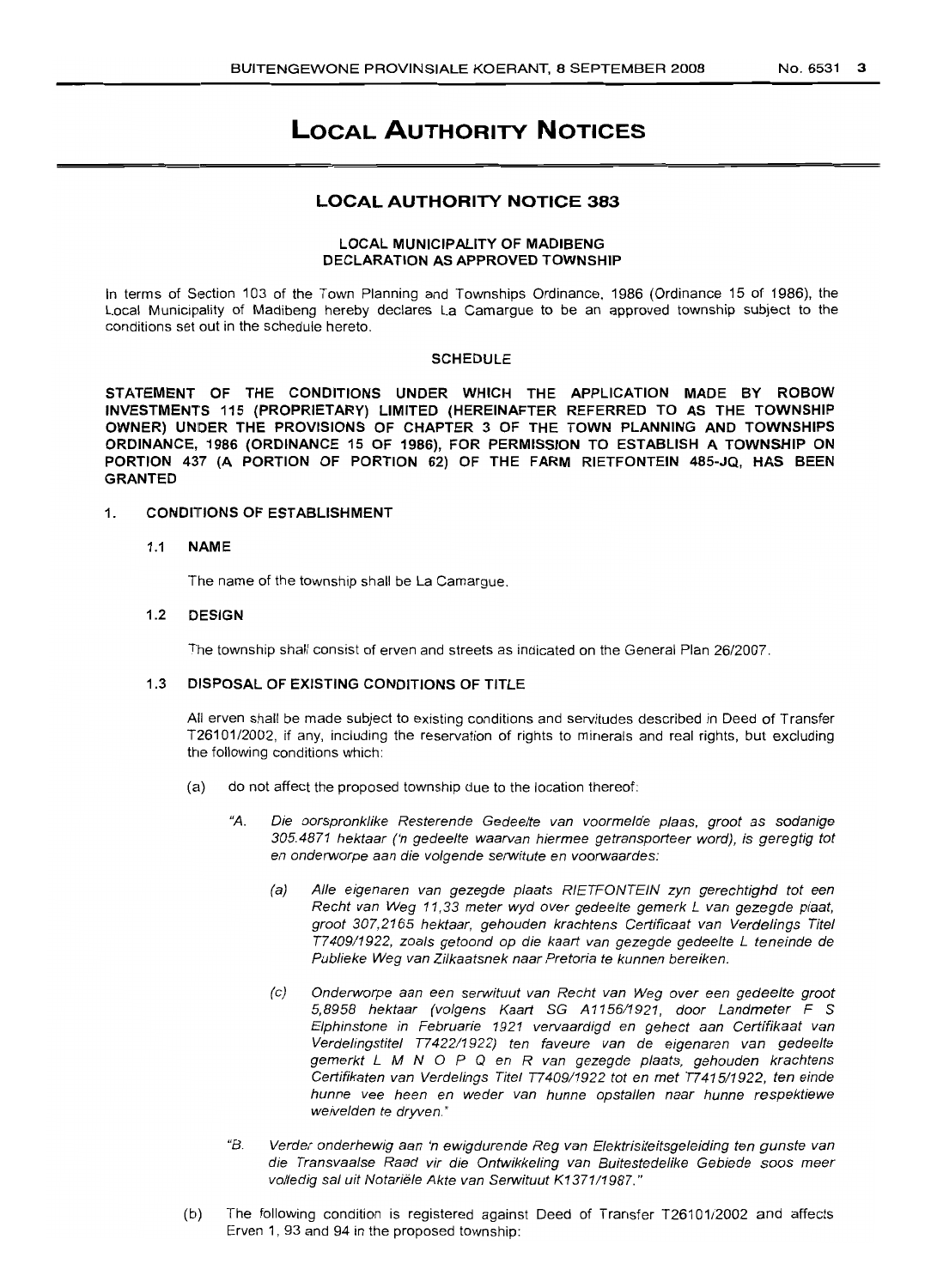- "G. En verder onderhewig aan 'n pyplynserwituut 2 (twee) meter wyd, die suidelike grens aangedui deur die Iyn A.B. op Kaart A2464/1991 ten gunste van die Plaaslike Oorgangsraad van Hartebeespoort kragtens Notariële Akte van Serwituut K6833/1998S. "
- (c) The following conditions are not registered against Deed of Transfer T26101/2002 but also do not affect the township due to the location thereof:

"The property is subject to a 4 m wide sewer servitude vide SG No A2350/1994 in favour of the Local Municipality of Madibeng.

The property is subject to a servitude area for purposes of an electrical powerline area vide SG No 6037/2003 in favour of the Gity of Tshwane Metropolitan Municipality."

# 1.4 PRECAUTIONARY MEASURES

The township owner shall satisfy the local authority that the necessary arrangements have been made in accordance with an approved geotechnical report before building work may commence and that such arrangements are incorporated into building work.

### 1.5 REMOVAL, REPOSITIONING, MODIFICATION OR REPLACEMENT OF EXISTING MUNICIPAL SERVICES

If, by reason of the establishment of the township, it should become necessary to remove, reposition, modify or replace any existing municipal services, the cost thereof shall be borne by the township applicant.

# 1.6 REMOVAL, REPOSITIONING, MODIFICATION OR REPLACEMENT OF EXISTING TELKOM **SERVICES**

If, by reason of the establishment of the township, it should become necessary to remove, reposition, modify or replace any existing Post Office Plan, the cost thereof shall be borne by the township applicant.

#### 1.7 INSTALLATION OF SERVICES

- (a) The township applicant shall install and provide internal engineering services in the township, as provided for in the services agreement or by a decision of a services arbitration board, as the case may be.
- (b) The local authority shall install and provide external engineering services for the township, as provided for in the services agreement or by a decision of a services arbitration board, as the case may be.

# 1.8 CONSTITUTION OF A HOMEOWNERS' ASSOCIATION

- (a) The township owner shall provide written proof to the local authority that a Homeowners' Association has been properly and legally constituted in terms of a Section 21 of the Companies Act before the transfer of the first erf.
- (b) Erven 1 (gate house), 5 (club house), 93 to 94 (private streets) and 95 to 99 (private open spaces) shall be registered in the name of the Homeowners' Association. Such Homeowners' Association shall have full responsibility for these erven and the essential services serving the township contained therein.
- (c) Each and every owner of Erven 3 and 4 and 6 to 92 shall become members of the Homeowners' Association and be subjected to the Memorandum of Articles of Association upon transfer of the erf until such owner ceases to be owner of the erf.